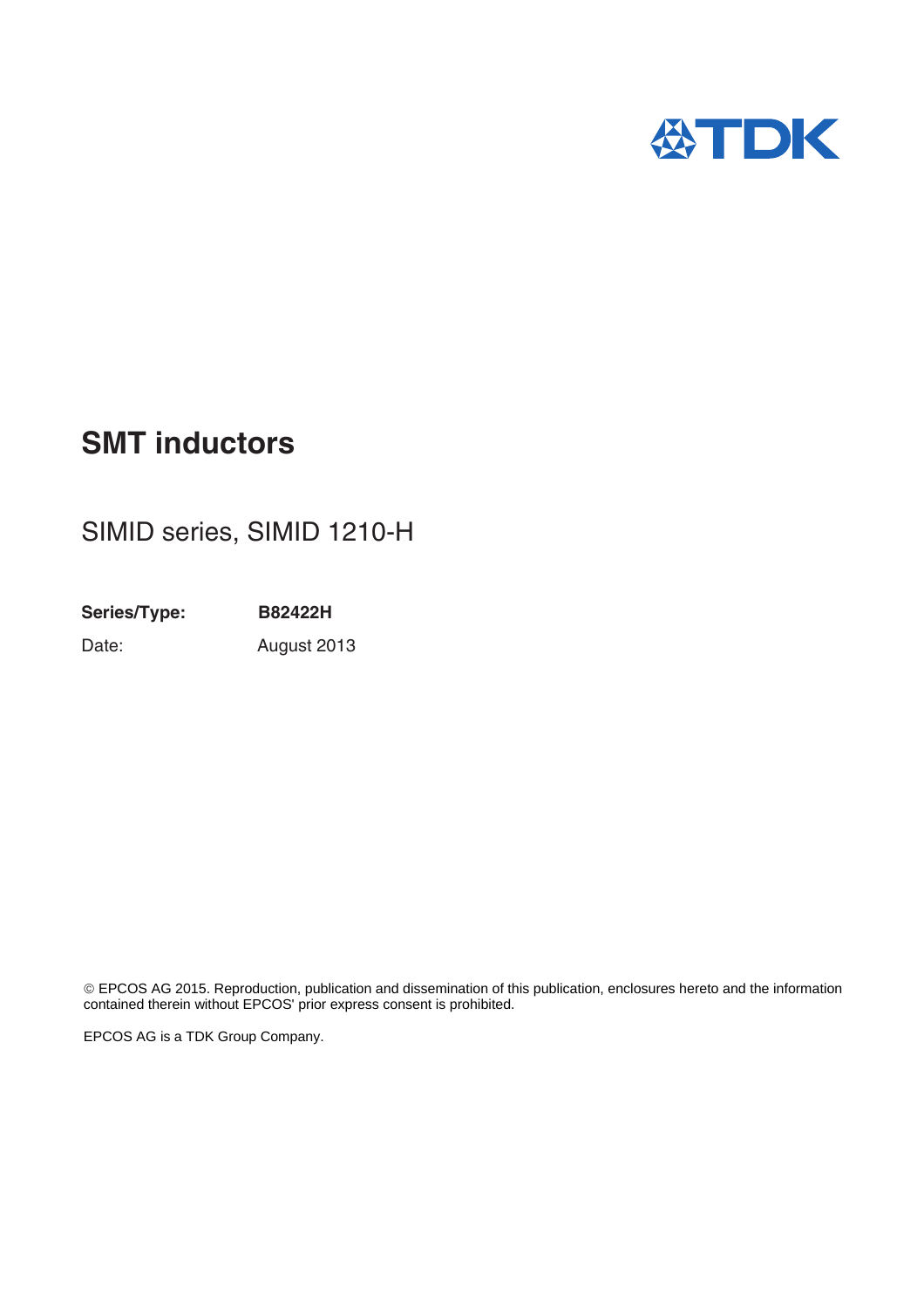

**SMT inductors, SIMID series BB2422H** 

#### **SIMID 1210-H**

**SMD** 

**Size 1210 (EIA) or 3225 (IEC) Rated inductance 1 ... 680 μH Rated current 61 ... 1150 mA**

#### **Construction**

- Ferrite drum core
- Laser-welded winding
- Flame-retardant molding

#### **Features**

- Temperature range up to  $+150$  °C
- Very high current handling capability
- Qualified to AEC-Q200
- Suitable for lead-free reflow soldering as referenced in JEDEC J-STD 020D
- RoHS-compatible

#### **Applications**

- Filtering of supply voltages, coupling, decoupling
- DC/DC converters, switch-mode power supplies
- Automotive electronics (e.g. single wire bus systems)
- Telecommunications
- Consumer and data processing equipment
- Industrial electronics

#### **Terminals**

- Base material CuSn6
- **Layer composition Cu, Ag, Sn (lead-free)**<sup>1)</sup>
- Electro-plated

#### **Marking**

- Marking on component: Manufacturer and letter "H", L value (in  $\mu$ H), tolerance of L value (coded), date of manufacture (YWWD)
- Minimum data on reel: Manufacturer, ordering code, L value, quantity, date of packing

#### **Delivery mode and packing units**

- 8-mm blister tape, wound on 180-mm or 330-mm  $\varnothing$  reel
- Packing units: 180-mm reel: 2000 pcs./reel 330-mm reel: 7500 pcs./reel





<sup>1)</sup> Ni-barrier-plated terminals on request (B82422H\*50).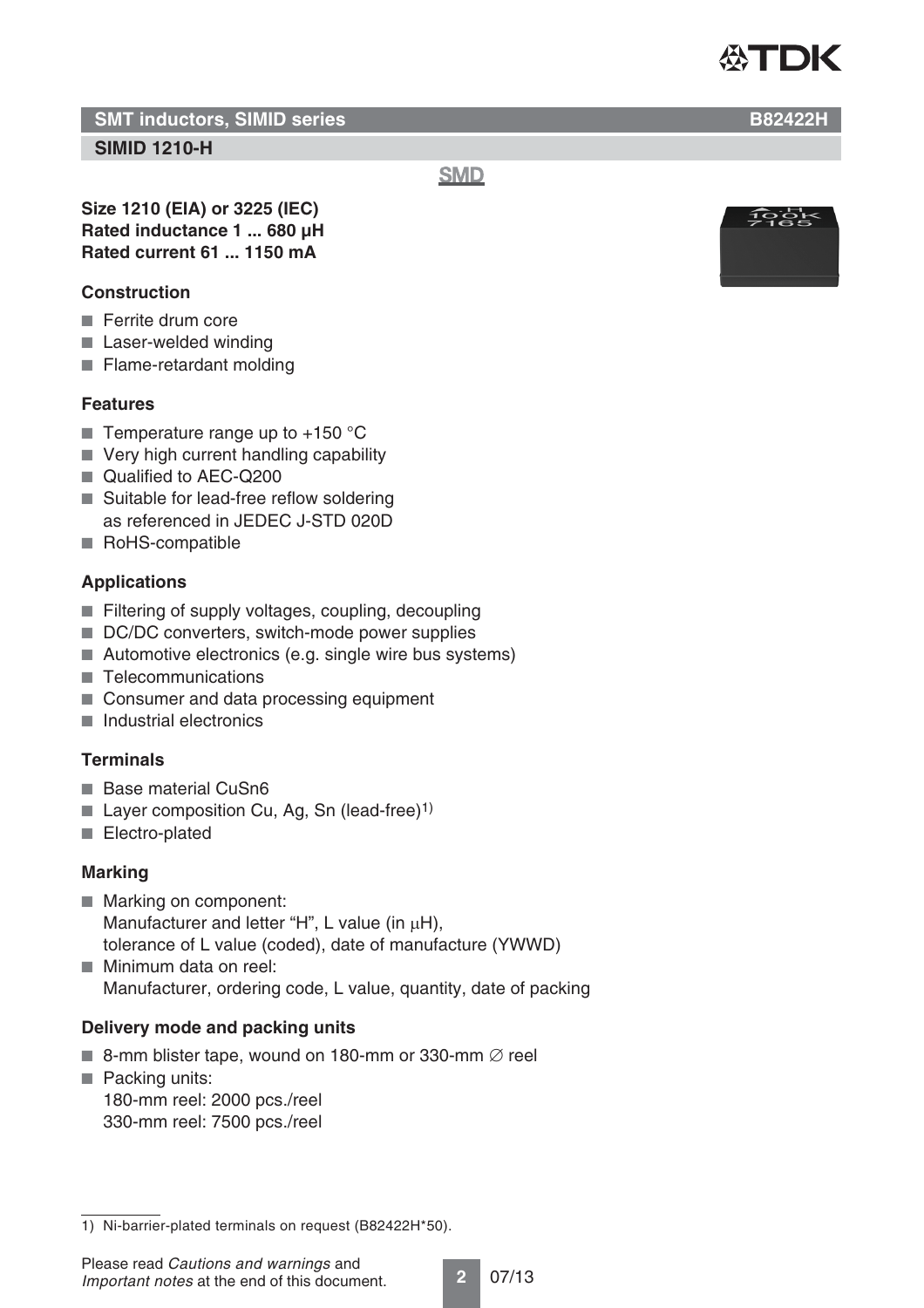# ∰TDK

#### **SMT inductors, SIMID series BB2422H**

#### **SIMID 1210-H**

**SMD** 

#### **Dimensional drawing and layout recommendation**





| 27 | 1.15 | <b>2.1</b> | 4.4 |
|----|------|------------|-----|

1) Soldering area

IND0496-P-E

0.45 min.1)

Dimensions in mm

#### **Taping and packing**

Blister tape Reel





Dimensions in mm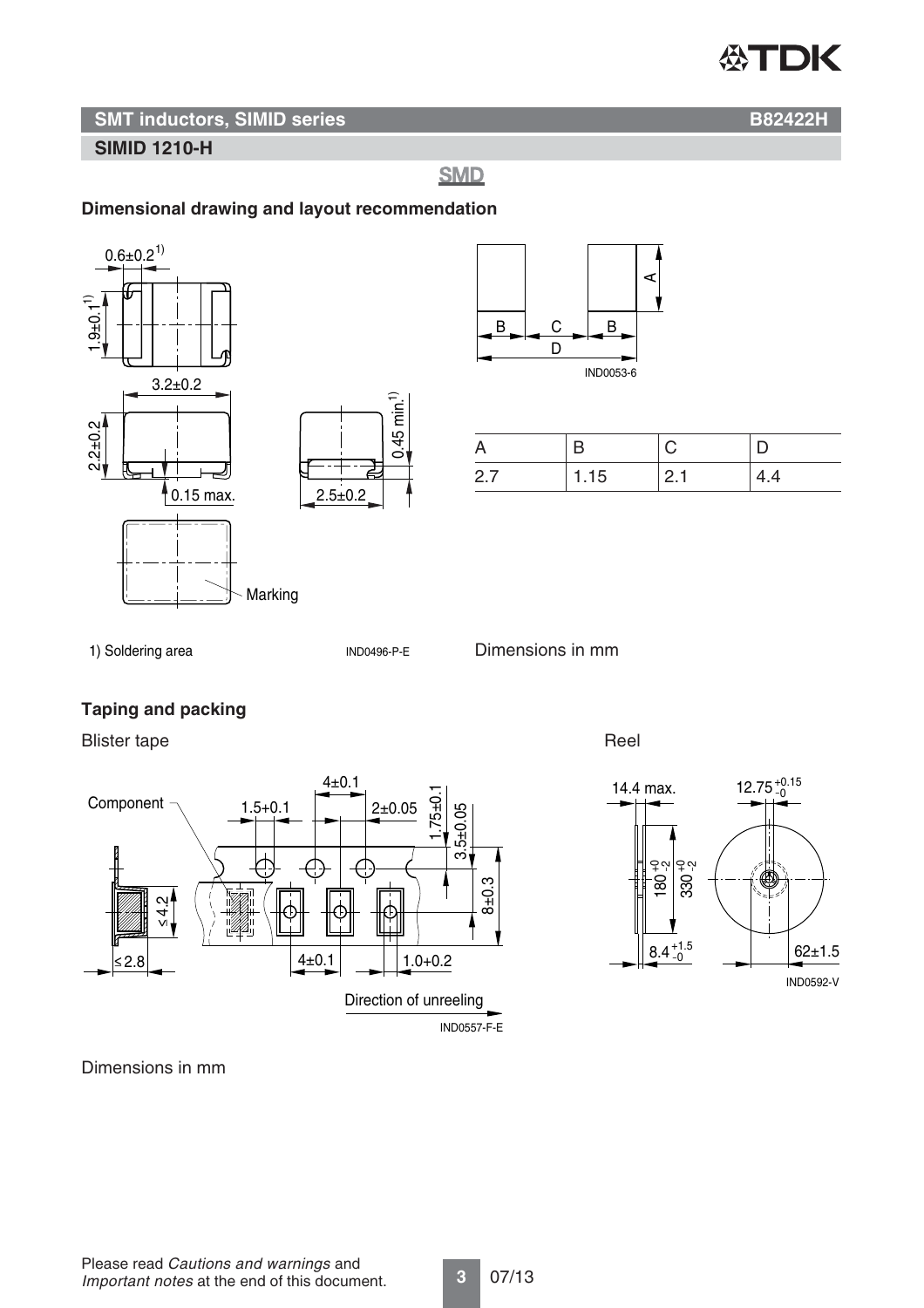

### **SMT inductors, SIMID series BB2422H**

#### **SIMID 1210-H**

#### **SMD**

#### **Technical data and measuring conditions**

| Rated inductance $L_{B}$                      | Measured with impedance analyzer Agilent 4294A<br>and test fixture Agilent 16034H at frequency f <sub>1</sub> ,<br>RMS voltage 0.1 V, $+20$ °C |  |  |  |  |
|-----------------------------------------------|------------------------------------------------------------------------------------------------------------------------------------------------|--|--|--|--|
| $Q$ factor $Q_{min}$                          | Measured with impedance analyzer Agilent 4294A<br>and test fixture Agilent 16034H at frequency $f_1$ ,<br>RMS voltage 0.1 V, $+20$ °C          |  |  |  |  |
| Rated temperature $T_R$                       | $+105$ °C                                                                                                                                      |  |  |  |  |
| Rated current I <sub>R</sub>                  | Maximum permissible DC with inductance decrease<br>$\Delta L/L_0 \le 10\%$ and temperature increase<br>of $\leq$ 45 K at rated temperature     |  |  |  |  |
| Self-resonance frequency f <sub>res.min</sub> | Measured with impedance analyzer Agilent 4294A /<br>E4991A at $+20$ °C                                                                         |  |  |  |  |
| DC resistance $R_{\text{max}}$                | Measured with Burster Resitomat 2329 at +20 $^{\circ}$ C                                                                                       |  |  |  |  |
| Solderability (lead-free)                     | Sn95.5Ag3.8Cu0.7: +(245 $\pm$ 5) °C, (5 $\pm$ 0.3) s<br>Wetting of soldering area $\geq 90\%$<br>(based on IEC 60068-2-58)                     |  |  |  |  |
| Resistance to soldering heat                  | +260 °C, 40 s (as referenced in JEDEC J-STD 020D)                                                                                              |  |  |  |  |
| Climatic category                             | 55/150/56 (to IEC 60068-1)                                                                                                                     |  |  |  |  |
| Storage conditions                            | Mounted: $-55^{\circ}$ C  +150 °C<br>Packaged: $-25$ °C  +40 °C, $\leq$ 75% RH                                                                 |  |  |  |  |
| Weight                                        | Approx. 50 mg                                                                                                                                  |  |  |  |  |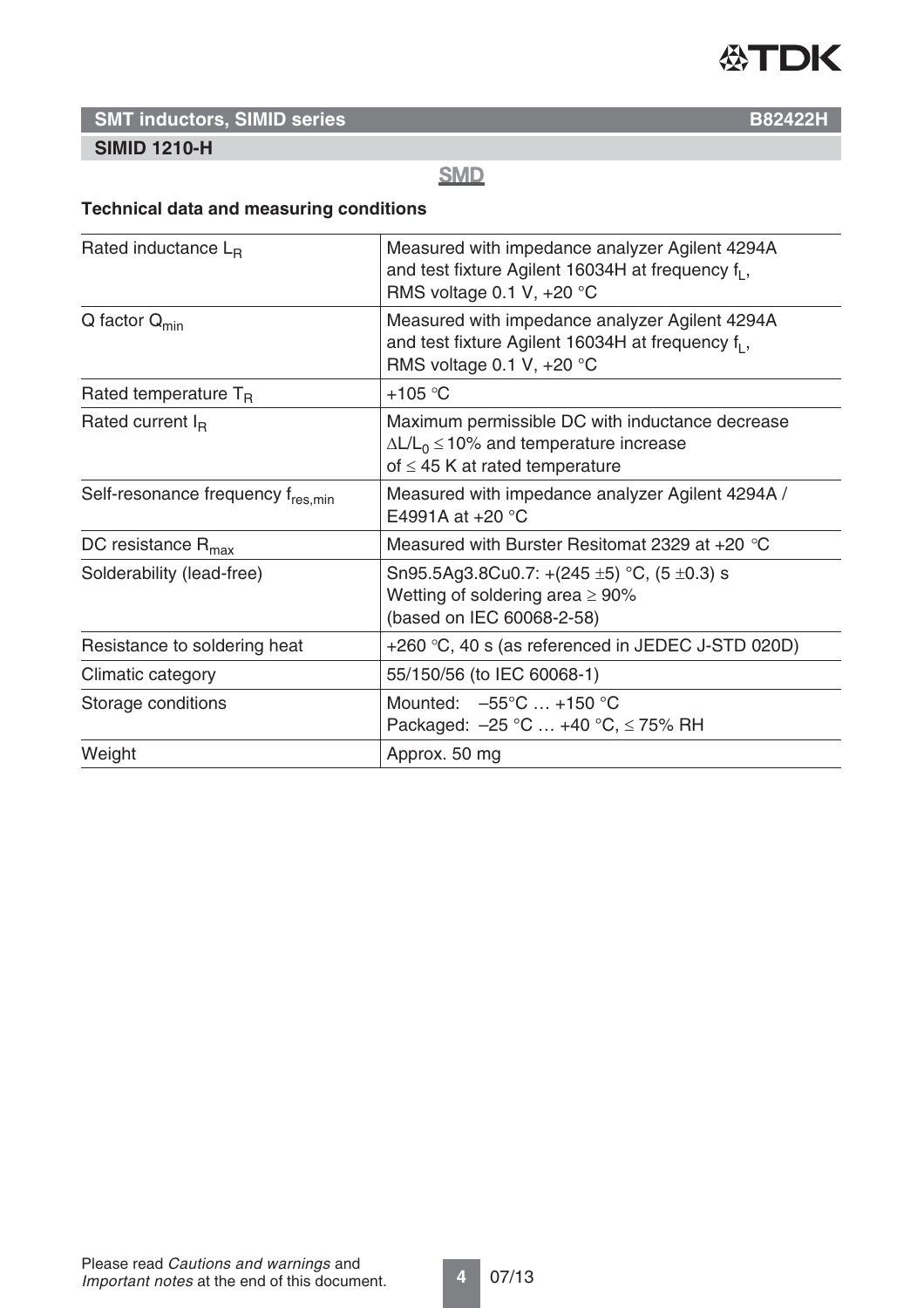# **ASTDK**

#### **SMT inductors, SIMID series BB2422H**

#### **SIMID 1210-H**

**SMD** 

#### **Characteristics and ordering codes**

| $L_{\mathsf{R}}$ | Tolerance               | $f_1$      | $Q_{min}$ | $f_{\rm Q}$ | $I_{\mathsf{R}}$ | $R_{\text{max}}$ | t <sub>res.min</sub> | Ordering code <sup>1)2)</sup> |
|------------------|-------------------------|------------|-----------|-------------|------------------|------------------|----------------------|-------------------------------|
| μH               |                         | <b>MHz</b> |           | <b>MHz</b>  | mA               | $\Omega$         | <b>MHz</b>           | $(Ø 180$ -mm reel)            |
| 1.0              | $\pm 5\% \triangleq J$  | 7.96       | 10        | 2.52        | 1150             | 0.10             | 150                  | B82422H1102+000               |
| 1.5              | $\pm 10\% \triangleq K$ | 7.96       | 10        | 2.52        | 900              | 0.14             | 110                  | B82422H1152+000               |
| 2.2              |                         | 7.96       | 10        | 2.52        | 800              | 0.16             | 90                   | B82422H1222+000               |
| 3.3              |                         | 7.96       | 10        | 2.52        | 770              | 0.18             | 70                   | B82422H1332+000               |
| 4.7              |                         | 7.96       | 10        | 2.52        | 700              | 0.25             | 46                   | B82422H1472+000               |
| 6.8              |                         | 7.96       | 10        | 2.52        | 570              | 0.35             | 35                   | B82422H1682+000               |
| 10               |                         | 2.52       | 12        | 2.52        | 500              | 0.46             | 30                   | B82422H1103+000               |
| 15               |                         | 2.52       | 12        | 2.52        | 390              | 0.72             | 26                   | B82422H1153+000               |
| 22               |                         | 2.52       | 12        | 2.52        | 330              | 1.0              | 21                   | B82422H1223+000               |
| 33               |                         | 2.52       | 15        | 2.52        | 280              | 1.4              | 15                   | B82422H1333+000               |
| 47               |                         | 2.52       | 15        | 2.52        | 230              | 2.1              | 12                   | B82422H1473+000               |
| 68               |                         | 2.52       | 15        | 2.52        | 180              | 3.4              | 10                   | B82422H1683+000               |
| 100              |                         | 0.796      | 20        | 0.796       | 150              | 4.8              | 8.0                  | B82422H1104+000               |
| 150              |                         | 0.796      | 20        | 0.796       | 120              | 7.5              | 6.0                  | B82422H1154+000               |
| 220              |                         | 0.796      | 20        | 0.796       | 100              | 10.9             | 5.5                  | B82422H1224+000               |
| 330              |                         | 0.796      | 20        | 0.796       | 90               | 13.0             | 4.5                  | B82422H1334+000               |
| 470              |                         | 0.796      | 20        | 0.796       | 76               | 20.0             | 3.5                  | B82422H1474+000               |
| 680              |                         | 0.796      | 20        | 0.796       | 61               | 31.0             | 3.0                  | B82422H1684+000               |

Intermediate values and closer tolerances on request.

Higher currents possible at temperatures  $<\Gamma_R$  on request.

Sample kit available. Ordering code: B82422X002 For more information refer to chapter "Sample kits".

For reel size  $\varnothing$  330 mm the last digit has to be an »8«. Example: B82422H1102M008

<sup>1)</sup> Replace the + by the code letter for the required inductance tolerance.

<sup>2)</sup> For Ni-barrier-plated terminals replace the last two digits "00" by "50" (reel 180 mm) or "58" (reel 330 mm).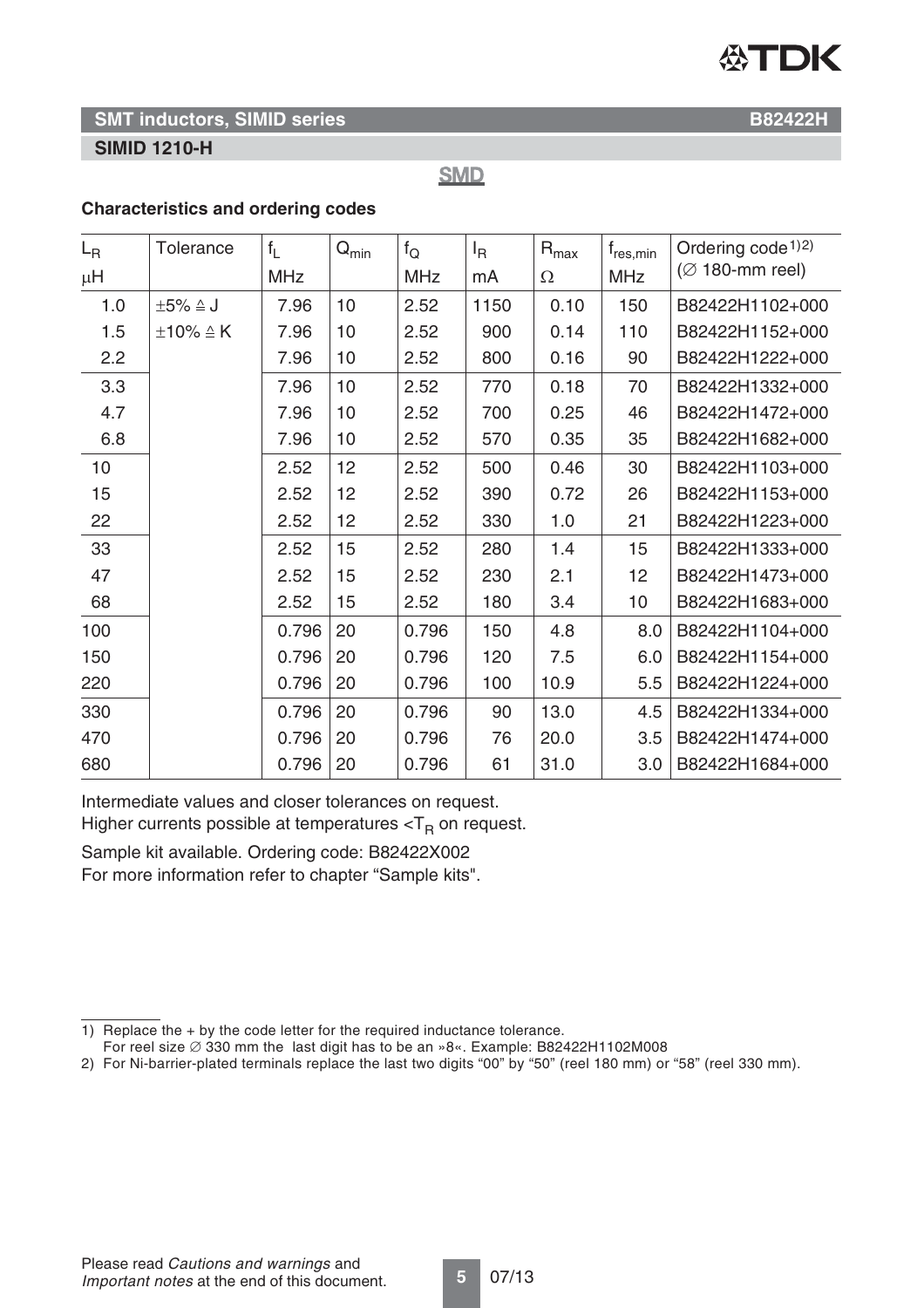

#### **SMT inductors, SIMID series BB2422H SIMID 1210-H**

#### **SMD**

#### **Impedance |Z| versus frequency f**

measured with impedance analyzer Agilent E4991A, typical values at +20 °C



**Q factor versus frequency f** measured with impedance analyzer Agilent 4294A, typical values at +20 °C



**Inductance L versus DC load current I<sub>DC</sub>** measured with LCR meter Agilent 4285A, typical values at +20 °C



#### **Current derating Iop/IR** versus ambient temperature T<sub>A</sub> (rated temperature  $T_R = +105 \degree C$ )

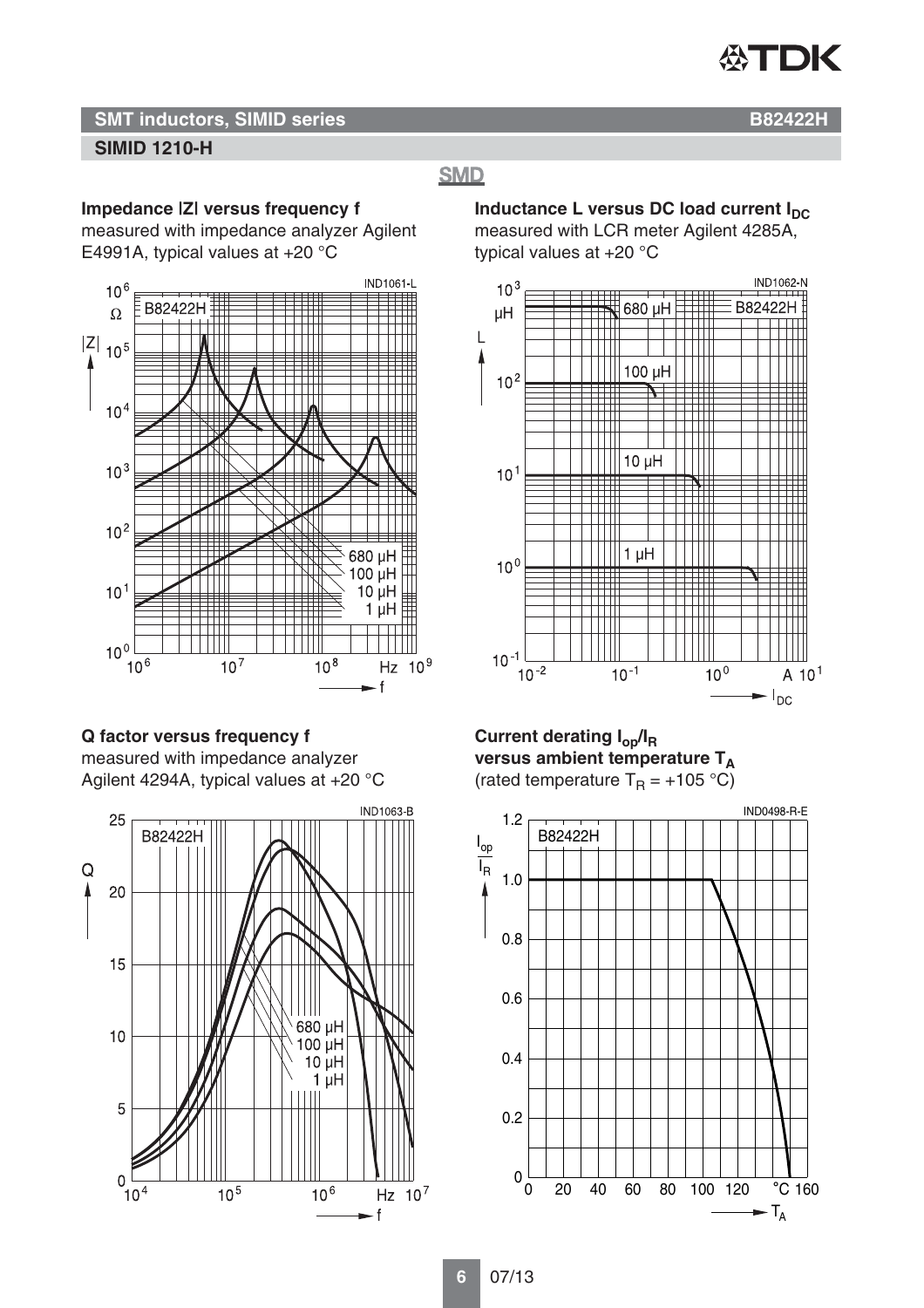

#### **Cautions and warnings**

- Please note the recommendations in our Inductors data book (latest edition) and in the data sheets.
	- Particular attention should be paid to the derating curves given there.
	- The soldering conditions should also be observed. Temperatures quoted in relation to wave soldering refer to the pin, not the housing.
- If the components are to be washed varnished it is necessary to check whether the washing varnish agent that is used has a negative effect on the wire insulation, any plastics that are used, or on glued joints. In particular, it is possible for washing varnish agent residues to have a negative effect in the long-term on wire insulation.

Washing processes may damage the product due to the possible static or cyclic mechanical loads (e.g. ultrasonic cleaning). They may cause cracks to develop on the product and its parts, which might lead to reduced reliability or lifetime.

- The following points must be observed if the components are potted in customer applications:
	- Many potting materials shrink as they harden. They therefore exert a pressure on the plastic housing or core. This pressure can have a deleterious effect on electrical properties, and in extreme cases can damage the core or plastic housing mechanically.
	- It is necessary to check whether the potting material used attacks or destroys the wire insulation, plastics or glue.
	- The effect of the potting material can change the high-frequency behaviour of the components.
- Ferrites are sensitive to direct impact. This can cause the core material to flake, or lead to breakage of the core.
- Even for customer-specific products, conclusive validation of the component in the circuit can only be carried out by the customer.